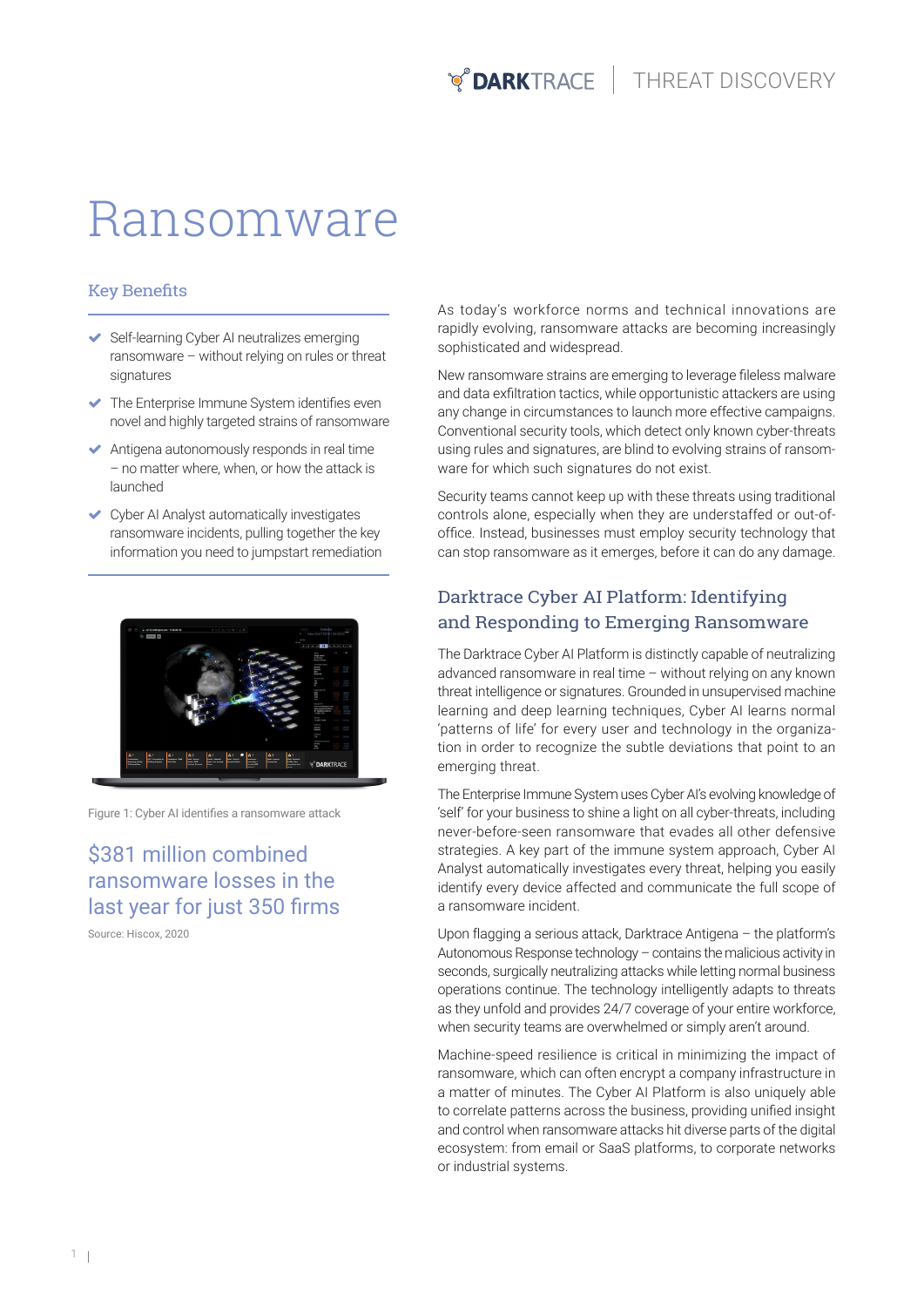# Antigena Network: Neutralizing Attacks at Machine Speed

When ransomware emerges, Antigena Network is the only solution that can interrupt the attack at machine speed with surgical precision, even if the threat is highly targeted or entirely unknown. It autonomously responds with intelligent, proportionate actions – from severing a connection, to enforcing a normal 'pattern of life' for a specific device. When your security team is overwhelmed or out-of-office, Antigena Network gives you the peace of mind of knowing that your entire business is always protected, 24/7.

Darktrace is the creator of Antigena Autonomous Response technology, which uses Cyber AI's evolving knowledge of the organization to adapt to threats in real time and execute the most appropriate action based on your specific context. Rather than applying a binary block (e.g. completely quarantining the device) as legacy tools would, Antigena acts surgically to stop the attack, ensuring all normal business operations can continue. The technology can also integrate with your existing security investments to enhance your entire security stack, feeding AI-powered insights and actions to firewalls, SIEMs, and other tools.

#### Interrupting Ryuk Ransomware During a Darktrace Trial

When Ryuk ransomware hit a firm that was trialing Darktrace, the Enterprise Immune System detected it instantly – and revealed how Antigena Network could have stopped it entirely.

First, Cyber AI noted highly unusual admin activity not previously seen on the network. Following the incident, the business traced the initial compromise to a part of their network that Darktrace did not have visibility over during this trial period.

Cyber AI then observed the infamous TrickBot banking trojan being downloaded, after which command and control traffic was seen. While many devices exhibited anomalous behavior, Cyber AI pinpointed one device at the source.

When the Ryuk ransomware was finally deployed, over 200,000 files were encrypted in just 12 hours. During this "noisy" period with many suspicious SMB activities, Cyber AI even more clearly indicated the extent of the attack.

Though the team did not action Darktrace alerts until after encryption, this ransomware attack could have been stopped as soon as the Enterprise Immune System detected the first sign of compromise.



Figure 2: UI graph shows a sample ransomware attack: each dot represents a Darktrace alert.

### Autonomous Response in Seconds

Had the firm deployed Antigena Network Autonomous Response technology, the lack of attention given to Darktrace's alerts would not have mattered: whereas four hours passed from the executable download to the first encrypted file, Antigena would have neutralized the threat within seconds. Actions that Antigena would have taken in response to a few of the alerts for this incident include:

- **Unusual Admin SMB Session:** Compromised credentials used to login to server
	- **Antigena action:** This single anomaly prompts no action, but heightens alert level.
- **New Admin Credentials on Client:** The attacker used multiple new admin credentials on the device
	- **Antigena action:** Now with high-confidence evidence of a threat, Antigena would enforce the device's typical login 'patterns of life'; all admins who normally log in to this device can continue to do so, whereas new logins are blocked for one hour.
- **O** Network Scan: The attacker scanned the network to identify further victims
	- **Antigena action:** This server has never scanned the network before — only admin devices do this. Antigena would therefore stop the device from scanning the network for two hours.
- **EXE from Rare External Location:** Later-stage payloads downloaded for further infection
	- **Antigena action:** Antigena would still allow the device to conduct normal downloads while blocking downloads from rare locations.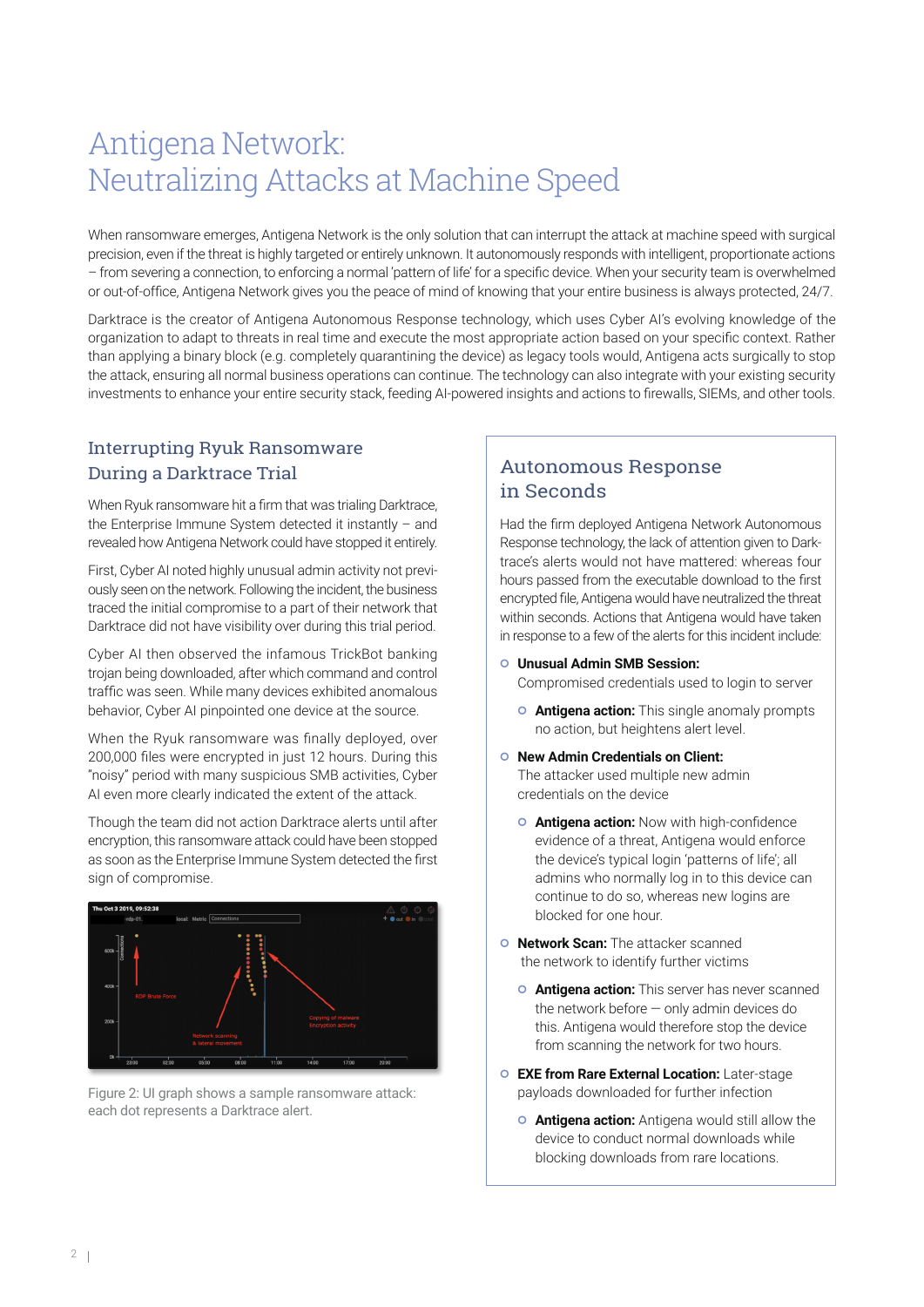## Antigena Email: Stopping Ransomware at the Source

Many ransomware attacks originate via email platforms, proving that traditional email gateways and legacy detection approaches relying on rules and signatures are not strong enough to catch advanced ransomware every time. What's more, these traditional solutions are limited in scope and fail to connect email activity to related malicious actions throughout the digital infrastructure.

With the power of Cyber AI, Antigena Email builds a deep understanding of the unique human behind the email address. The technology adapts to your dynamic workforce in order to recognize the nuanced shifts in behavior that indicate a ransomware campaign.

It then responds autonomously and proportionately to stop the threat at machine speed and protect your organization from exposure – whether that means holding back the email entirely, locking a link, or converting attachments to a harmless file type.

Should ransomware make it past the inbox and enter the network, Antigena Email is uniquely able to work with the Enterprise Immune System to trace the origin of the attack and prevent lateral spread.

By correlating patterns of activity from the rest of the business with the email environment, Cyber AI can do a root cause analysis to identify the email source and other email activity that may be linked to the incident. Antigena Email will then retrieve any additional threatening emails from other employee inboxes, minimizing the extent of a ransomware attack.

### By 2021, there will be a ransomware attack every 11 seconds.

Source: Cybersecurity Ventures

| 谷<br>ce122.holdingsinc.com · 10.36.38.126                                                                                                                                 | ◎5三△ノビ崎水器■                                                                                                                                                              | 05:02:22<br>$\times$                        | 5 minutes<br>Mon Oct 7 2019 / 05:05:59                                                                                                                            |
|---------------------------------------------------------------------------------------------------------------------------------------------------------------------------|-------------------------------------------------------------------------------------------------------------------------------------------------------------------------|---------------------------------------------|-------------------------------------------------------------------------------------------------------------------------------------------------------------------|
| View All                                                                                                                                                                  |                                                                                                                                                                         | $+ 60s$<br>$15m +$                          |                                                                                                                                                                   |
|                                                                                                                                                                           |                                                                                                                                                                         |                                             | <b>ad Ed tod m4 II</b> Pm 20 Ph 2d   M                                                                                                                            |
| Associated emails                                                                                                                                                         |                                                                                                                                                                         | $\times$                                    | $-$ In<br>$\rightarrow$ Out<br>Views<br>Single device                                                                                                             |
| ⊠7 associated emails (showing 7/7) <sup>●</sup>                                                                                                                           |                                                                                                                                                                         | Investigate all                             | All devices<br>Breach devices<br>Connection Status                                                                                                                |
| From John Ayre <jayre11480@gmail.com><br/>angela.darling@holdingsinc.com<br/>To<br/>Subject Can you review before meeting?</jayre11480@gmail.com>                         | Association / Unknown Correspondents Spoof / Spoofed Emails Link / Rare Hidden Classified Url                                                                           |                                             | 2.3 GiB<br>205 KiB<br>10 KiB<br>Normal<br>Unusual<br>0 bytes<br>New<br>0 bytes<br>Breached                                                                        |
| From Jane Dorian <jdorian23241@gmail.com><br/>#EE8B<br/>stephen.yoshida@holdingsinc.com<br/>To<br/>Subject Please confirm your unsubscription</jdorian23241@gmail.com>    | Association / Unknown Correspondents   Link / Rare Hidden Classified Url                                                                                                | ŒП                                          | <b>Remote Ports</b><br>2.1 GiB<br>220 MiB<br>115 KiB<br>443<br>445<br>100 KiB<br>2.3 KB<br>80<br>23 K/B                                                           |
| From Chloe Garcia <cgarcia82501@gmail.com><br/><b>#B5C2</b><br/>joseph.randall@holdingsinc.com<br/>To<br/>Subject Security warning update</cgarcia82501@gmail.com>        | Association / Unknown Correspondents Link / Rare Hidden Classified Url                                                                                                  |                                             | Local Ports (39)<br>2.0 GiB<br>220 MiB<br>10 MiB<br>100 KiB<br>6701<br>8209<br>100 KiB<br>4190<br>10 KiB<br>$2.0$ KiB<br>4177<br>2.0 KiB                          |
| From Sonea Roberts <sonea11480@gmail.com><br/>ACC29<br/>sofia.martinez@holdingsinc.com<br/>To<br/>Subject Can you review before meeting?</sonea11480@gmail.com>           | Association / Unknown Correspondents Proximity / Suspicious Content<br>Link / Rare Hidden Classified Url                                                                |                                             | Devices (35)<br>mail-oc.holdingsinc.com2<br>205 KiB<br>3 K B<br>www.payment-solution-<br>2.3 KiB<br>DT Test/Demo Server<br>100 bytes<br>10.100.17.49<br>100 bytes |
| From Anne Mycroft <mycroft1889@outlook.com><br/>#67EF<br/>carla.hurst@holdingsinc.com<br/>To<br/>Subject I've got the tickets</mycroft1889@outlook.com>                   | Link / Rare Hidden Classified Url                                                                                                                                       |                                             | Subnets<br>10.100.17.0/24<br>2.3 G B<br>210 KiB<br>Networks                                                                                                       |
| From James Lyon <jlyon2213@outlook.com><br/>#9DD7<br/>craig.marsh@holdingsinc.com<br/>To<br/>Subject Sale now on!</jlyon2213@outlook.com>                                 | Link / Rare Hidden Classified Url                                                                                                                                       |                                             | 210 KiB<br>2.3 KiB<br>Internal<br>2.3 GIB<br>2.3 KIB<br>External<br>Protocols<br>TCP<br>2.3 GiB<br>215 KiB                                                        |
| From Smith Jones Ltd. Accounts<br><sjones8654@gmail.com><br/><b>#8B29</b><br/>mike.jones@holdingsinc.com<br/>To<br/>Subiect Overdue invoice #44152</sjones8654@gmail.com> | Association / Unknown Correspondents  Proximity / Suspicious Content<br>Link / Rare Hidden Classified Url                                                               |                                             | Application Protocols<br>2.1 GiB<br>220 MiB<br>115 KiB<br><b>HTTPS</b><br>100 KiB<br><b>SMB</b><br><b>HTTP</b><br>2.3 KiB<br>2.3 KiB                              |
| AGE / Connection to<br>Compliance / SMB<br>Compromise /                                                                                                                   | Math / Device /<br>Device / Network<br>Anomalous<br>Math / Unusual<br>Math / Device /                                                                                   | ø<br>Math / Network                         |                                                                                                                                                                   |
| <b>Beaconing Activity</b><br>Phishing Endpoint<br><b>Drive Write</b><br><b>To External Rare</b>                                                                           | Device / SMB<br>Connection /<br>Scan - Low Anomaly<br><b>Unusual Activity</b><br>Connectivity<br><b>Unusual SMR</b><br><b>Directory Traversal</b><br>Score<br>Version 1 | Profile / Rare<br>connection from<br>server | <b>THE DARKTRACE</b>                                                                                                                                              |
|                                                                                                                                                                           |                                                                                                                                                                         |                                             |                                                                                                                                                                   |

Figure 3: Antigena Email detects a series of emails associated with a ransomware campaign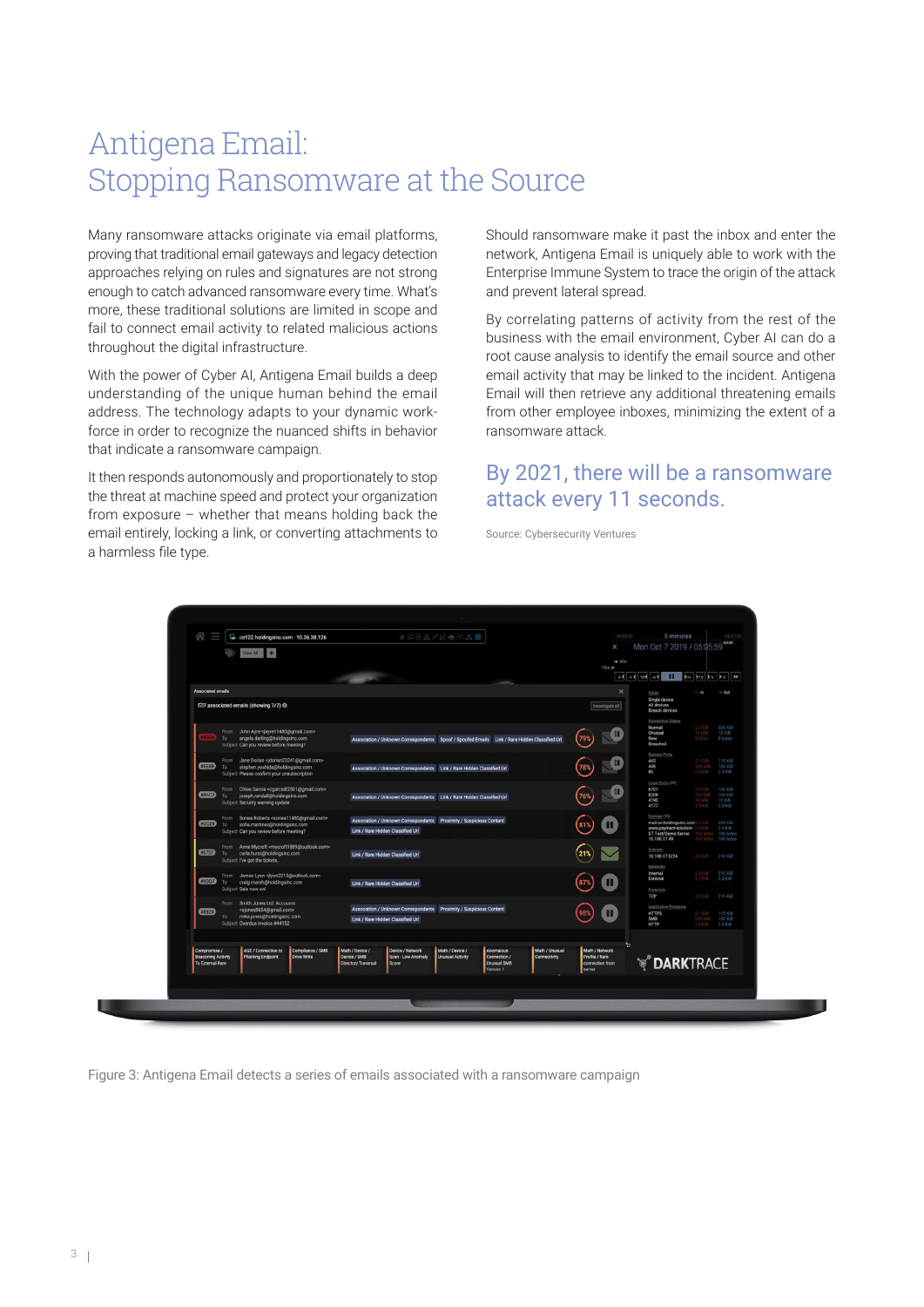### Malicious Links Neutralized at a City Government

A well-known municipality government in the United States recently fell victim to a targeted email-borne attack that may have been an attempt to deliver ransomware into the organization. Instead, Antigena Email saw the threat as soon as it emerged and ensured no malicious payloads, ransomware or otherwise, could be downloaded.

The threat actor appeared to have access to the government address book, as each well-crafted email was tailored to the intended recipient and delivered alphabetically, from A to Z. While each email appeared harmless, the messages all contained a malicious payload hiding behind a button that was variously disguised as a link to Netflix, Amazon, and other trusted services.

Antigena Email was able to analyze these hidden links in connection with the normal 'patterns of life' of the intended recipients. When the first email came through, Antigena immediately recognized that neither the recipient nor anyone in his peer group or the rest of the city's staff had visited the sender's domain before.

The technology instantly raised a high-confidence alert, and suggested autonomously locking each link as it entered the network.

Because Antigena was deployed in 'Passive Mode,' it couldn't act independently to stop the threat at machine speed – but it did reveal the efficacy of Cyber AI and Autonomous Response. While Antigena spotted and sought to neutralize the campaign at the letter 'A', the security team's legacy tools woke up to the threat at 'R.'

In 'Active Mode', Antigena would have neutralized the attack before it could reach a single user, defending the critical organization from a widespread potential ransomware attack.



Figure 4: Antigena Email flagged each email as highly anomalous.

#### Ransomware Traced to Personal Email Account

As ransomware arrived in the inbox at a large telecommunications firm, the Darktrace Cyber AI Platform was able to detect and autonomously contain the attack before it could encrypt a single file.

The initial compromise occurred when an employee accessed his personal email from a corporate smartphone and was tricked into downloading a malicious file containing ransomware. Seconds later, the device began connecting to an external server on the Tor network, and SMB encryption activities began.

Within just nine seconds, Cyber AI raised a prioritized alert signifying the need for immediate investigation of the rare behavior.

As the behavior persisted over the next few seconds, Cyber AI revised its judgment and Antigena responded autonomously.

While the security team had left the office for the weekend, Antigena Network was able to independently stop the attack, interrupting all attempts to write encrypted files to network shares.



Figure 5: Sample UI shot shows Cyber AI reporting on similar anomalous SMB activities.

Had the company deployed Antigena Email, it is likely that the ransomware never would have been downloaded. No tool is a silver bullet – but even if the ransomware did make it into the network via the inbox, Antigena Email would then correlate the malicious activity detected in the network with the original compromised email. The technology would then retrieve other similarly dangerous emails from across the workforce.

Only with a deep, evolving understanding of your organization's DNA can Antigena Email and the entire Darktrace Cyber AI Platform offer such real-time detection and response to sophisticated ransomware attacks.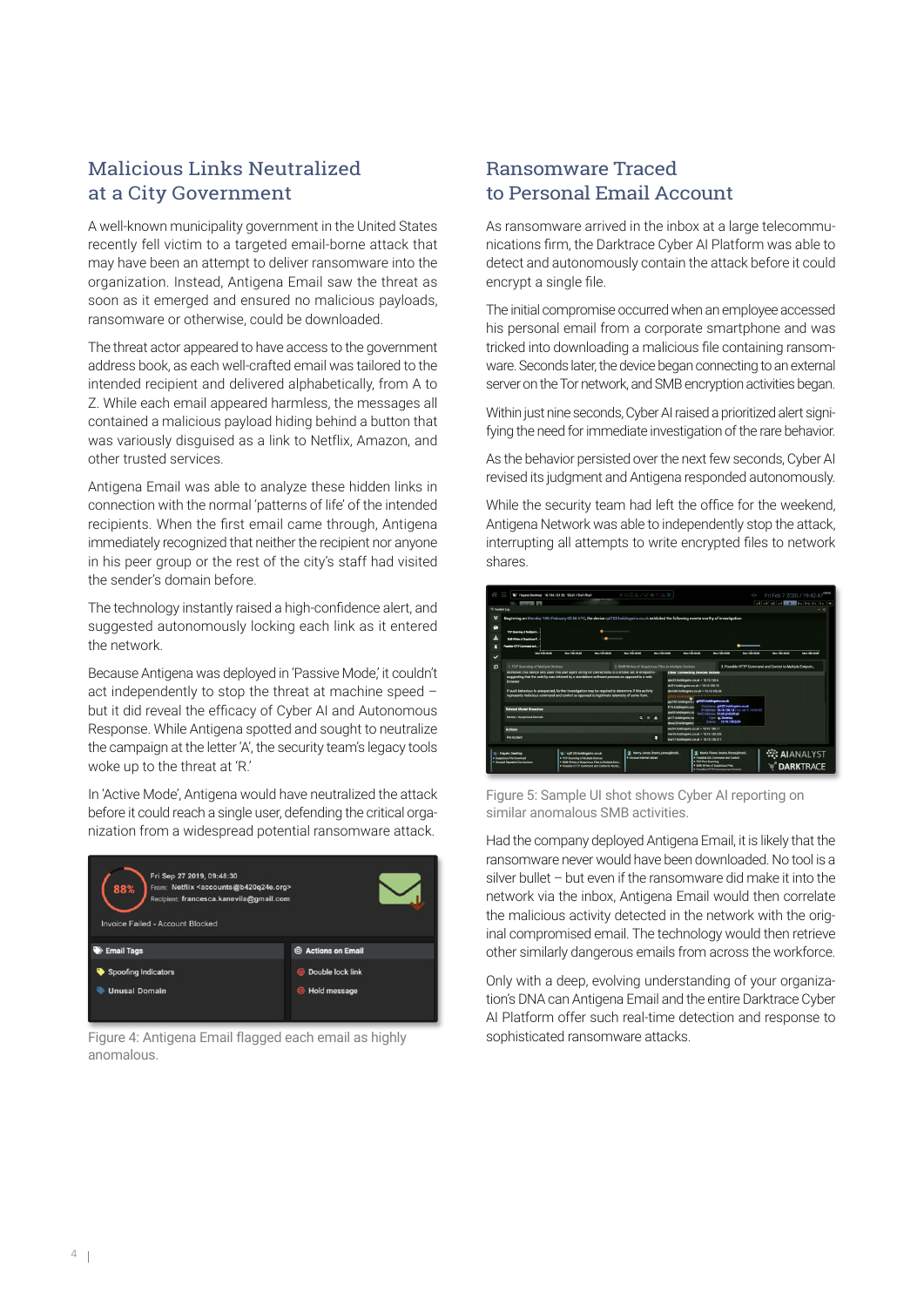# The Enterprise Immune System with Cyber AI Analyst: Understanding the Full Scope of a Ransomware Incident

Self-learning Cyber AI allows the Enterprise Immune System to detect the nuanced changes in activity that indicate emerging ransomware – without relying on known threat intelligence. With its bespoke and evolving understanding of normal "patterns of life" across your infrastructure, the Enterprise Immune System illuminates even the most subtle deviations, ensuring your security team knows as soon as a machine-speed attack strikes.

Cyber AI Analyst, a key component of the immune system approach, automatically investigates every anomalous event detected. For ransomware campaigns, it can shine a light on every device affected, the source of infection, and all the contextual information you need to jumpstart response.

Cyber AI Analyst has been known to reduce triage time by 92% and can expertly highlight emerging ransomware as a critical threat that requires human consideration. An AI-generated "Incident Report" will offer an interactive timeline, a concise narrative summary of the campaign, as well as granular data on related device or user behavior.

These reports autonomously update as the threat evolves and are crucial for helping security experts gain situational awareness, as well as for sharing key information with even non-technical stakeholders.

### Expertly Analyzing a Dharma Attack

When a targeted Dharma ransomware campaign was launched at a UK company, the Enterprise Immune System was critical for detecting the threat – and revealed Cyber AI Analyst's powerful ability to recognize and report on an emerging attack.

Cyber AI instantly saw the risk when an RDP server received a large number of connections from rare IP addresses. Later investigation revealed the RDP credential had likely been compromised sometime prior to the attack.

The next day, Cyber AI observed the threat actor abusing the SMB version 1 protocol. Then, an unusual external connection to a rare Moroccan IP and a failed SMB session to the IP over a highly unusual port were observed. Two hours later, the threat actor established stronger command and control channels, connecting to rare destinations in India, China, and Italy.

Cyber AI further detected internal reconnaissance when inbound RDP connections began to scan the network and a large volume of data was transferred to an unusual IP in Panama.

Finally, the Dharma payload was executed. Parallel to the encryption activity, the ransomware tried to infect other machines using an administrator credential seen during the internal reconnaissance. As encryption began, IT staff pulled the plug from the RDP server.

Although the team neglected to action Darktrace alerts earlier, Cyber AI was still able to recognize every step of this advanced attack, allowing the team to effectively respond and prevent further damage.



Figure 6: Sample UI shot shows Cyber AI Analyst reporting on a ransomware attack.

The Enterprise Immune System detected every step of this campaign based on abnormal behavior in the context of this company – without depending on matching threat signatures.

When it comes to an attack like this one, carried out over a long period of time with disparate indicators of malicious activity, Cyber AI Analyst is critical for clearly showing the nature and extent of the threat.

With a Cyber AI Analyst Incident Report, the team could easily parse through both a high-level summary of the ransomware attack, and granular details of every stage of the incident.